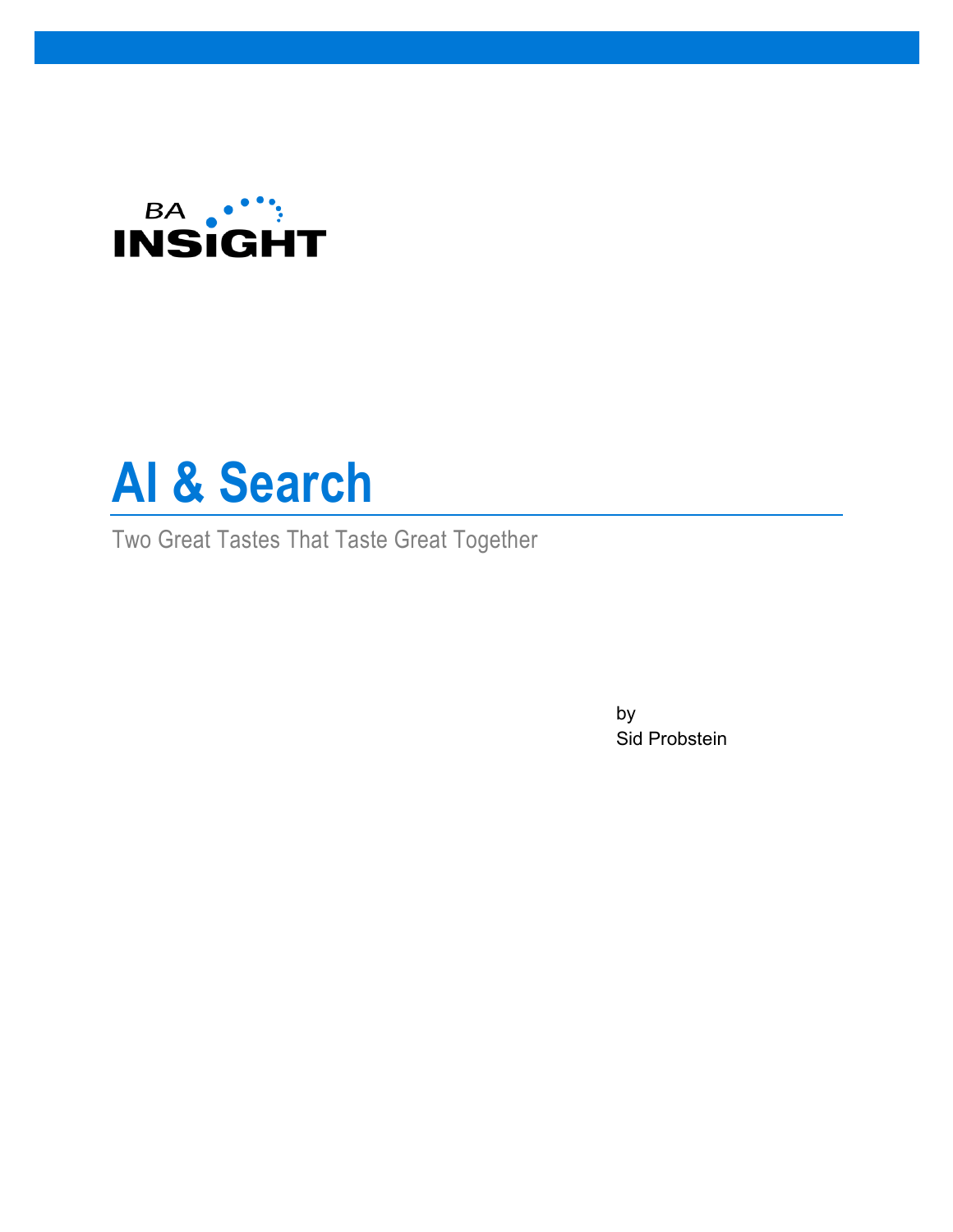#### **Introduction**

It seems that every enterprise search vendor is now claiming to have AI or cognitive capabilities. What exactly do those things mean? And why should you care? This white paper aims to define these frequently misunderstood terms, explain how to apply them to search, and then talk about some of the specific applications the combination can enhance or even automate.

*"Rita stared at her monitor. She had been searching for background on two companies involved in a minor M&A transaction. And nothing was coming up. To be honest, she wasn't sure she had the names right. There appeared to have been a lot of consolidation in the space. But mapping out the relationships was hard. Ultimately, she needed something like what she'd seen in a movie, a system called Palantir that showed all the company relationships in a map. But there was no way to get that across the dozen financial news portals she had access to. She sighed and began printing out the documents. She'd have to grab an intern and map it out by hand to figure out where to focus…"*

#### **For Starters, What is AI?**

We can see what we would like it to be in Science Fiction … apparently autonomous, intelligent robots, in various sizes and shapes, real and virtual – that can help us. R2D2. C3P0. The Star Trek Computer.

Maybe not HAL.

Closer into our reality - we see bots that win quiz-shows, listening devices that map text to hand-written executions using cloud APIs, and numerous devices that can understand speech. But mostly, if you peel back even one onion layer, they are heavily human modelled, starting with a rule set, a list of watch words, a hard-wired set of inferences that make question answering across a sparse matrix of possible answers relatively simple. Are these AI?

#### From Wikipedia

<https://en.wikipedia.org/wiki/Inference>

*Inferences are steps in reasoning, moving from premises to logical consequences; etymologically, the word infer means to "carry forward". Inference is theoretically traditionally divided into deduction and induction, a distinction that in Europe dates at*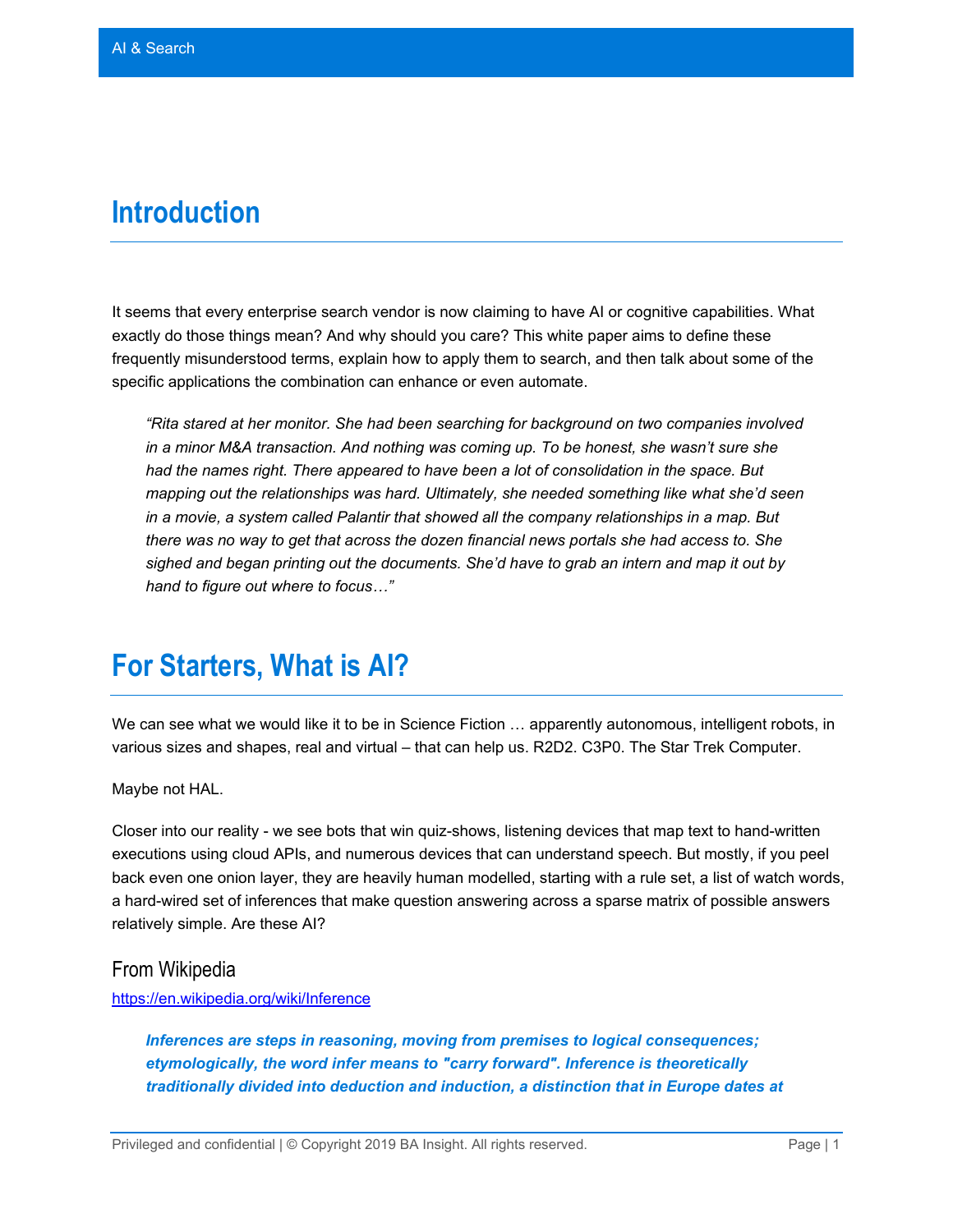*least to Aristotle (300s BCE). Deduction is inference deriving logical conclusions from premises known or assumed to be true, with the laws of valid inference being studied in logic. Induction is inference from particular premises to a universal conclusion…*

From the search engine perspective:

*An inference system's job is to extend a knowledge base automatically. The knowledge base (KB) is a set of propositions that represent what the system knows about the world.* 

*Inferencing is key element of AI - IBM's Watson used inferencing to excel at Jeopardy by determining what the target of each formulaic question was. For example, it correctly answered the question "the son of Italian immigrants he served in the House of Representatives before becoming NYC's mayor in 1934" correctly, partly by inferring that the target was a person who was mayor, not the son of the mayor, some other member of the House, or an immigrant.* 

The reality is that they are AI 1.0. Or maybe 0.2, depending on how long a view you take. The key is that the combination of several technologies – machine learning (ML) and inferencing, at the core – plus modelled or observed behavior, frequently in the form of rules – are starting to solve problems that haven't been solved before, in ways that are powerfully different.

It's not that just we are creating AI that beats humans, today. What we are doing is creating AI that augments human capability; the combination is unbeatable. AI can link data and find patterns across quantities beyond human capacity. Then it can surface those patterns with examples, and show the impact of possible choices, to help the human make decisions.

*Today, AI absolutely can beat humans on path dependent problems like Chess and Go. But this is because the rules of those games are clear and quantifiable. In the enterprise, the rules are less clear. As Gary Kasparov said, "For machines to beat humans, it doesn't have to be perfect it just has to make less mistakes than a human. Humans eventually get less vigilant and make mistakes from tiredness. Machines don't."* 

More:

[https://www.theregister.co.uk/2018/05/10/heres\\_what\\_garry\\_kasparov\\_an\\_old\\_world\\_c](https://www.theregister.co.uk/2018/05/10/heres_what_garry_kasparov_an_old_world_chess_champion_thinks_of_ai/) hess champion thinks of ai/

AI is already helpful in our consumer lives: helping us be on-time, reducing the effort it takes to write short replies in email, formatting our pasted content, identifying issues in our layers of formulae.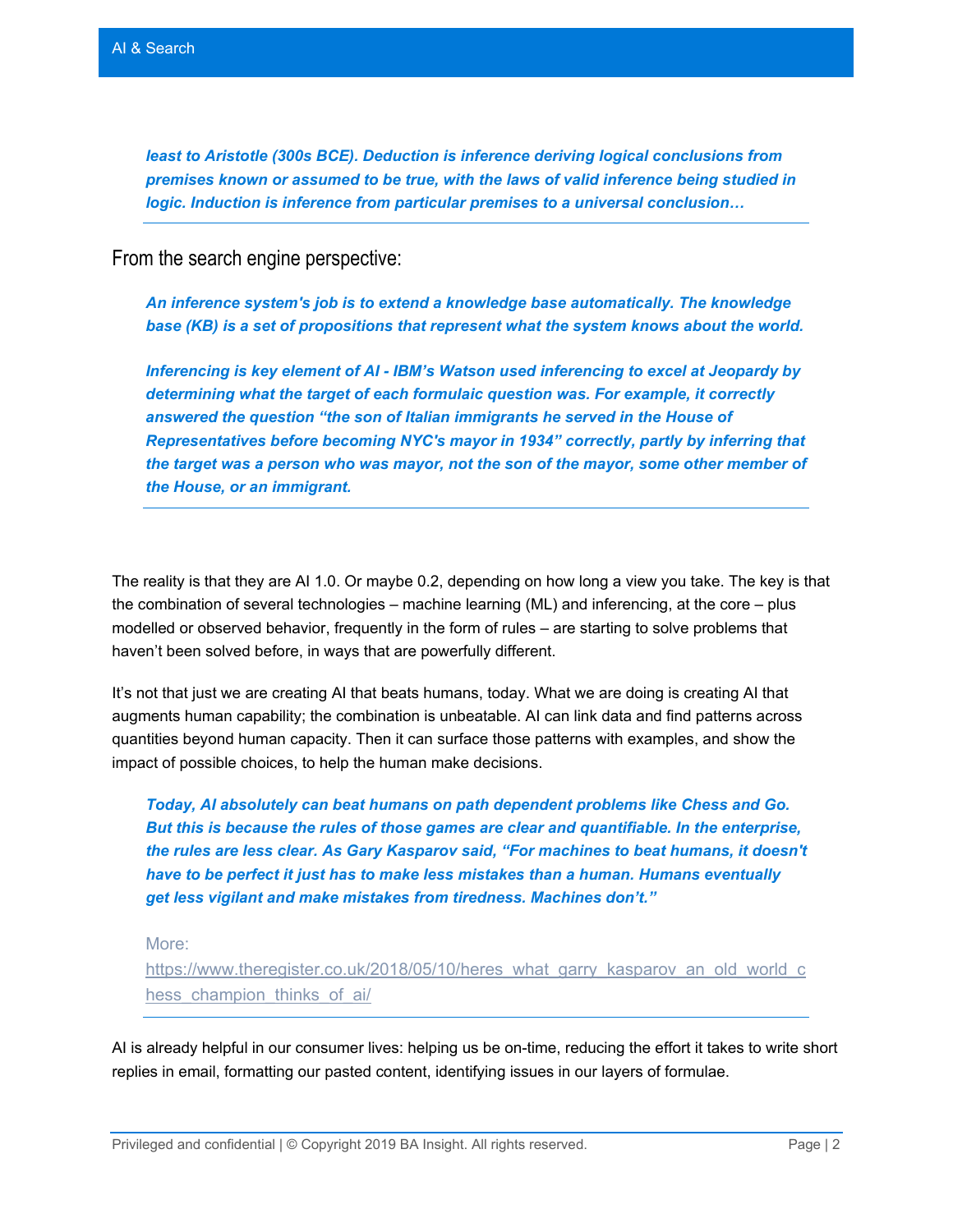There's a bit of a drop-off when we go to work though, especially in the large enterprise. Apart from reminders of all kinds - we are largely on our own to get our jobs done. If we are in sales, customer acquisition or service – tracking oriented progressions – we might very well receive a steady stream of insight. But for internal purposes, trying to find training material, the latest version of a presentation, a contract or design document… there are few if any answers.

#### **AI and Enterprise Search**

Enterprise search may be claiming AI, but it sure doesn't feel like it when we still can't find a current report, a well-remembered email message or an article written by a colleague working on the same problem, a decade past. Demos of Alexa or chat bots returning the same results you'd get from.

The intranet has never been more impenetrable. Today's hot new results pages are packed with navigation options – source, topic, type, language, sentiment, key phrases, quotes, people, company names, query suggestions, more like this. These options help knowledge workers slide into increasingly large and complex result sets. They leave the problem of relevancy to the human.

Is this AI? Of course not. But it is a pre-requisite: creating paths for the user to select. Each selection, and the time spent on the resulting results, is a judgement that can be used to train a machine learning system and improve results.

Collecting the right data is key to training AI. From InfoWorld:

*If someone asked you for your customer and prospect data, would you give it to him or her? Your response would likely be, "Absolutely not." Your data is the crown jewel of your organization. It includes valuable information on key targets, their preferences, and motivations. What if you are trying to conduct predictive analytics to determine the likelihood of customers purchasing goods or services in the next six months based on their historical and real-time product usage, or to find why your quarterly sales figures missed the mark? Generic data just won't do. To get the answers to these types of company-focused questions, you really need the data that is most relevant to you—your own constantly updated data.*

More: [https://www.infoworld.com/article/3296044/data-is-the-lifeblood-of-ai-but-how-do](https://www.infoworld.com/article/3296044/data-is-the-lifeblood-of-ai-but-how-do-you-collect-it.html)[you-collect-it.html](https://www.infoworld.com/article/3296044/data-is-the-lifeblood-of-ai-but-how-do-you-collect-it.html)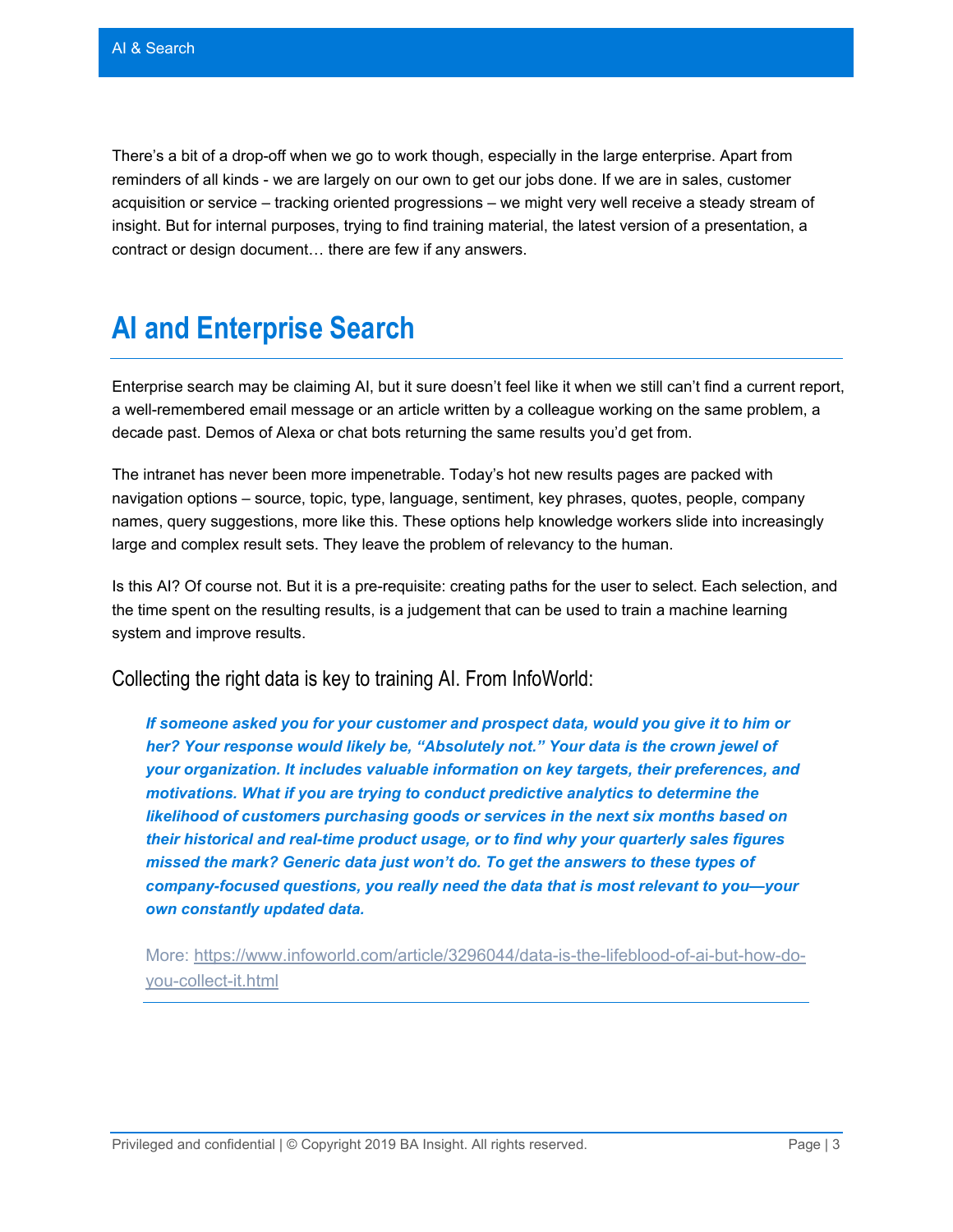### **Write a Better Query**

One of the best applications for AI in search is to help the user write a better query. This can be developed quickly using session analysis; simply finding the trend in query refinement by looking at consumption pattern or rating can allow a learner to suggest the end of the chase, saving the user valuable time.

Bringing the user's role into the equation can then help the AI learn patterns for that specific function – suggesting a query with more or less recall, for example, or focused on a specific silo or type of data.

#### **Relevancy, Relevancy, Relevancy**

In search, relevancy is the equivalent of location in real estate. It sells itself, and users love it. They won't care what you call it.

Relevancy is relatively hard for a large group of users with a broad set of search missions. For that, you need to be able to infer the user's intent – for example, if it is an attempt at navigation, finding something previously seen, looking for the latest/greatest information, or exhaustively researching a topic. This requires a lot of data; but if you can predict it, you can adjust the approach used for relevancy and save time and effort.

Examples of good AI relevancy tend to be about picking the right fields for a single schema. And getting data into this schema is the key starting point. From there, the prevalent AI approach is to study the user query patterns and what they consume. If possible, the AI is trained from human rated examples; if not, time spent on a page must be observed. With that data, a learner can be trained to infer relevancy, adjusting the weights on fields and other search factors (like freshness) automatically.

Using machine learning you can get beyond document-centric scores and see what other, similar users consumed after running this query. Using metrics like time spent, and especially direct ratings like thumbs-up/thumbs-down or 1-5 scales, re-ranking results becomes a very real possibility.

One of the key points about AI is that it has to improve over time as it "learns" from feedback. Using ratings and observations of user behavior is one of the most important ways to do this. Capturing data around these areas is an essential step to developing more sophisticated AI in future.

*Ever wonder why R2D2 outwits apparently more powerful and capable droids throughout the entire Star Wars series? Many Sci-Fi fans believe this is because he never had a "memory wipe". This is an entirely logical inference based on current practice. Learning systems with the most data, and especially the most deep, historical data, tend to produce the most accurate results.*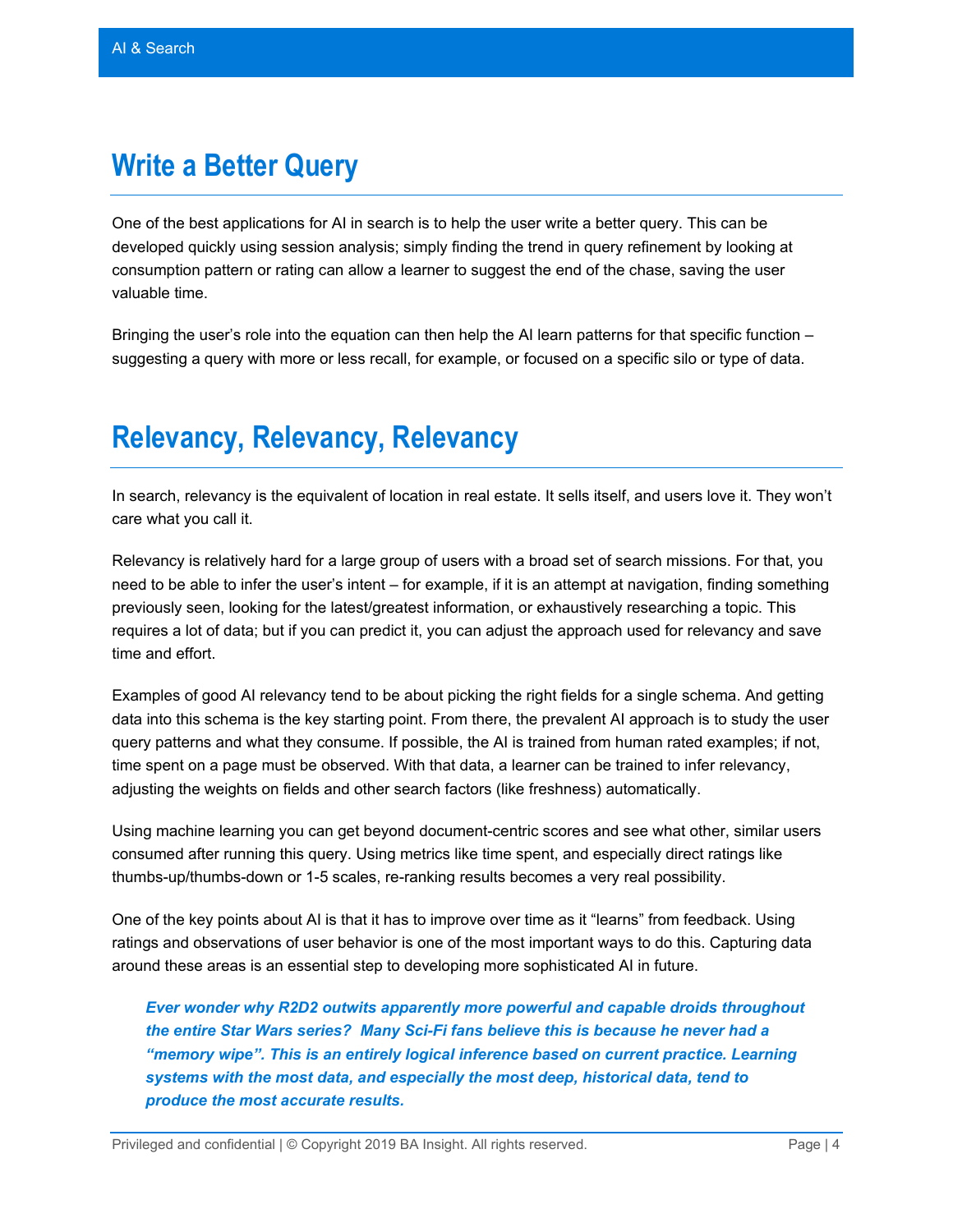Join the discussion here: [https://scifi.stackexchange.com/questions/2089/why-was-r2](https://scifi.stackexchange.com/questions/2089/why-was-r2-d2-smarter-than-other-similar-droids) [d2-smarter-than-other-similar-droids](https://scifi.stackexchange.com/questions/2089/why-was-r2-d2-smarter-than-other-similar-droids)

#### **Bots & Conversational Search**

AI and search tend to converge when users need so-called conversational search. Very often this is a customer self-service touchpoint. The user's question is translated into a search query – often using simple "slotting" templates (e.g. Watson). For example, "Who is the X of Y?" from the user is re-written into the search query [person:X AND title:Y].

Collecting questions and answers, and how they were received, is another route to AI. Training a learner to infer the template, or identify entities like people and titles without templates, ultimately provides the sort of automation required for more "unstructured" situations – like customer service questions regarding complex products or legal issues.

### **Entities, Relationships & Links**

AI is also excellent at inferring relationships, given some kind of structure in which to use it. An ontology of companies might provide a core way of relating owners and subsidiaries in various ways – depending on local laws.

Other data might provide AI with raw information to populate such a structure, thus giving it an understanding that company X is really a subsidiary of company Y which is owned by company Z. This could be given data, perhaps from a registry, or derived from the co-occurrences of company names in a large corpus of data – financial news, for example. This is just the sort of thing C3P0 might excel at.

Another valuable inference AI can provide to search are indirect linkages in language, such as synonyms, acronyms, portmanteaus and even slang. Sufficient training data and suitable NLP pre-processing can automate a lot of this – and, as an investment, leaves dictionary management approaches in the dust.

# **Why Search at All?**

Users often ask – in the era of AI, why do I have to search at all? Why can't the search engine keep track of what I need to know?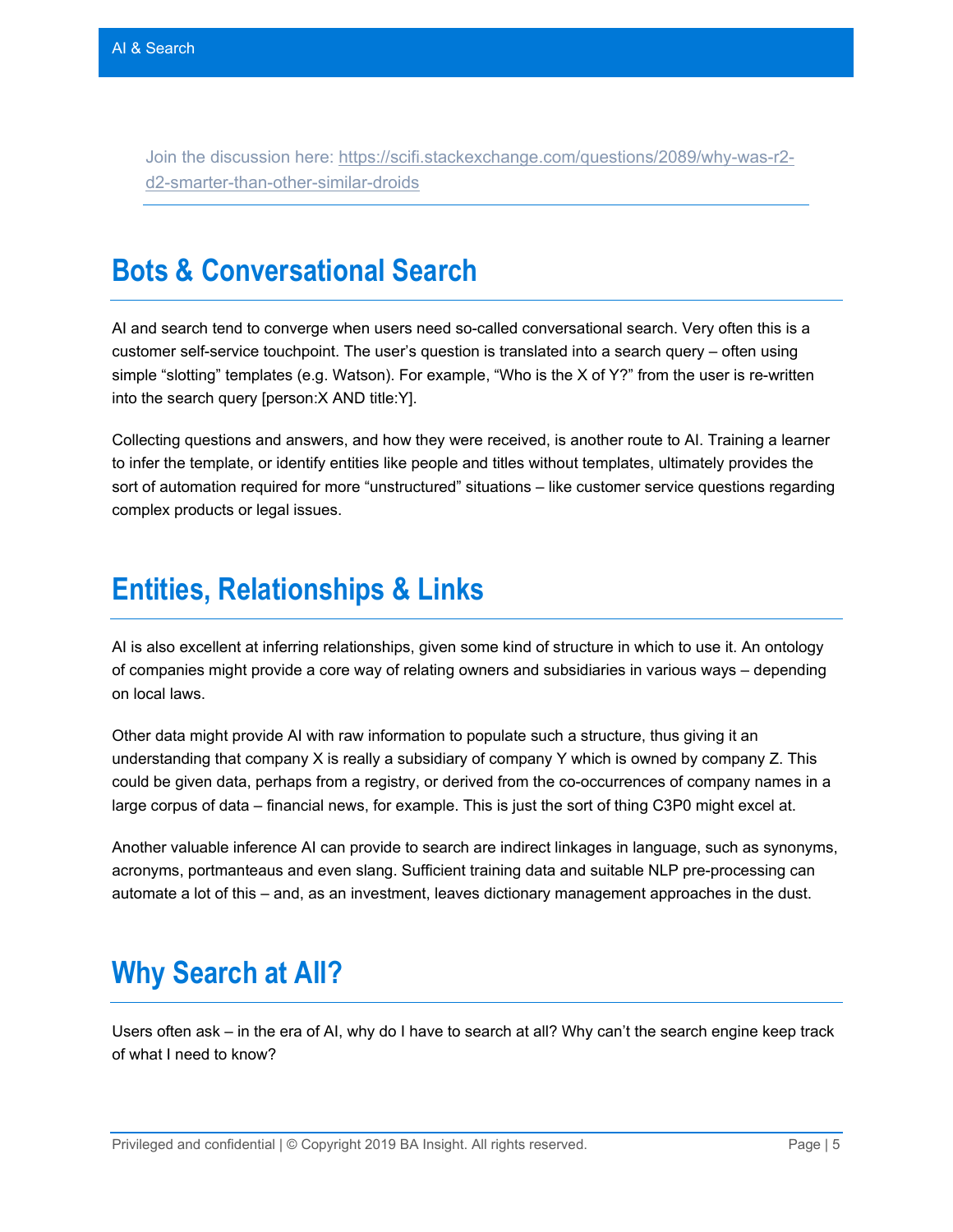It's the ultimate ask, of course. Consumers receive exactly this type of "intelligent" prioritization all the time. Facebook and LinkedIn are two excellent examples. And the power of such capability can't be overstated.

*The campaign was running 40,000 to 50,000 variants of its ads, testing how they performed in different formats, with subtitles and without, and static versus video, among other small differences. On the day of the third debate in October, the team ran 175,000 variations. "A/B testing on steroids." The more variations the team was able to produce… the higher the likelihood that its ads would actually be served to Facebook users.*

More: [https://www.wired.com/2016/11/facebook-won-trump-election-not-just-fake](https://www.wired.com/2016/11/facebook-won-trump-election-not-just-fake-news/)[news/](https://www.wired.com/2016/11/facebook-won-trump-election-not-just-fake-news/)

AI in the enterprise is starting to get traction with these use cases as well. Employees who keep their calendars or CRM systems up-to-date can be sent pre-built briefings consisting of primarily public data prior to sales meetings. (And Facebook, for the record, now offers an enterprise offering that reportedly includes the infamous "News Feed". More: [https://www.facebook.com/workplace\)](https://www.facebook.com/workplace)

Today's enterprise search users expect the ability to save any query as an alert and notify them when something interesting and relevant is available for them to review. This requires a number of AI approaches to do well, including discerning the document's date, relevancy to the original query, and importance. Calculating surprise factor, as well as complex duplicate detection, underpin high quality implementations. (Users hate little more than incorrect notifications.)

# **Tag, You're It**

Buyers of search have long known that clean content is essential to most search applications. AI equally depends on clean, analyzable data. But data in the enterprise tends to be dirty; minimally tagged, with metadata that is frequently unreliable - or, worse, always some corporate default.

One way to jump-start AI efforts is to focus on tagging content. Even a folksooomy – without a formal taxonomy behind it -Using a variety of techniques including NLP and what other users have tagged similar content, it's easy to build a system that suggests tags – and then improves as users either accept or reject and replace those suggestions.

Is a learner that you trust enough to tag your content without human review in 99% of cases AI? Users may not care, especially if they felt involved in training it.

This is another key for AI adoption: the best ones are built from user feedback; not despite it.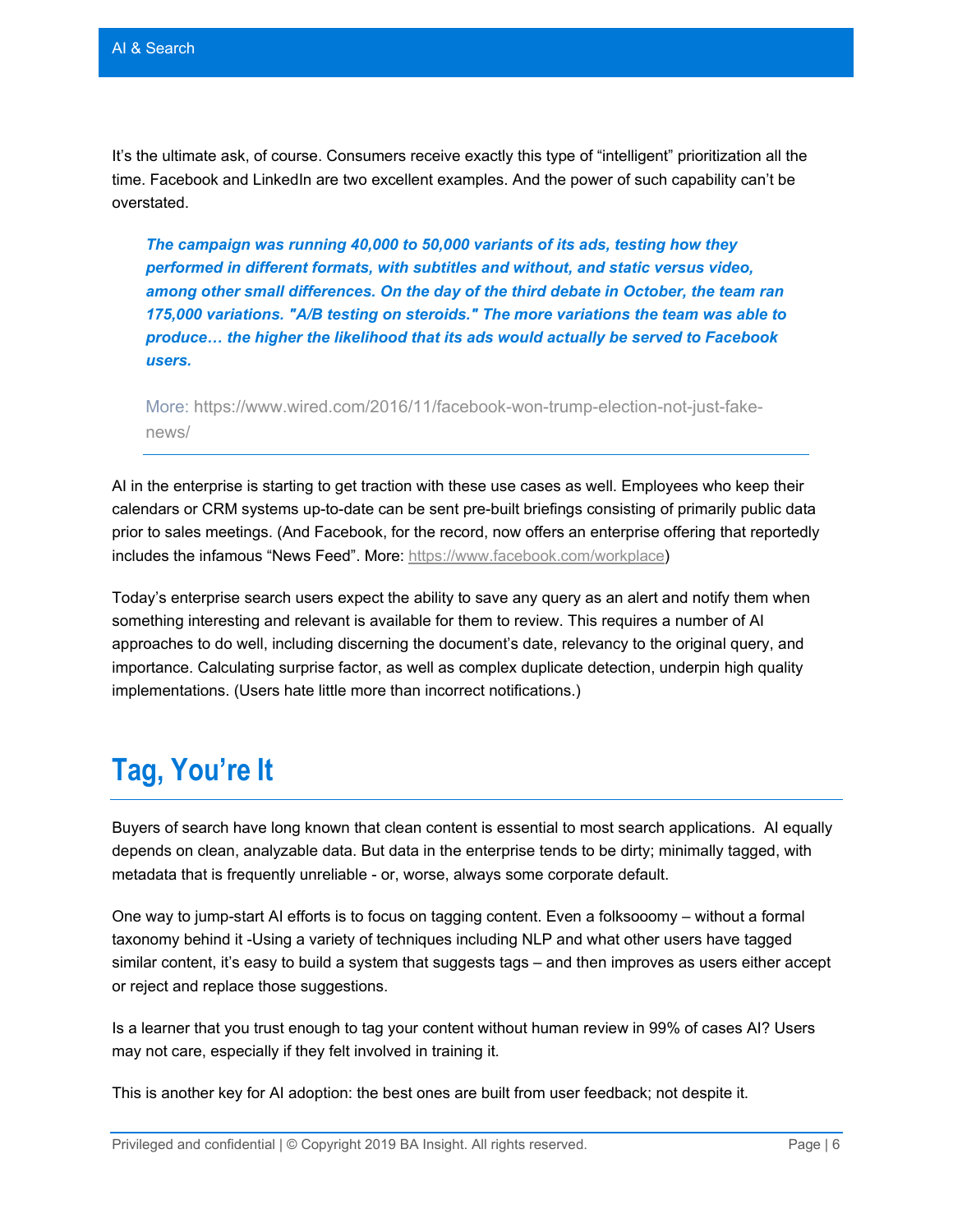## **New Query Types**

Perhaps the most important frontier for AI and Search are new, emerging query types. Today more than 60% of consumer queries are issued on mobile phones. (Source: [https://www.statista.com/topics/2479/mobile-search/\)](https://www.statista.com/topics/2479/mobile-search/). These queries include location, and Google, for example, makes excellent use of them.

One particularly infamous enterprise search problem concerns a query for "lunch menu". The company intranet includes a menu page for each cafeteria in the company's dozen worldwide locations. As one might expect, the pre-AI search engine tended to return the most popular lunch menu page, that of the corporate headquarters with 5x the employees compared to location. The search engine vendor suggested applying the worker's assigned location from their HR system. After a few month's effort, this was implemented and improved results for that query… for users who did not travel.

Search engines already need AI to make sense of audio, image and video content. In the future, AI will help sort out and search through complex, disparate data sets by inferring links between them using concepts, not just entities (as noted above). They will use visual and haptic feedback from users to interactively refine search results. And they will present results in new, immersive formats like AR and VR.

Let's start by collecting the data. And then we can live in a world that even more resembles science fiction!

*"A few years later, Rita is relaxing in her backyard with her new iPhone. She's spending the day preparing for an M&A review in the morning. She reflects on how much easier due-diligence has become since the new AI search engine was installed. Powered by their last few years of manual review and linkage, the engine seamlessly maps out company relationships – without human effort – and provides superb visualizations that let the team quickly determine what each link means and resolve it using an integrated case management system. It now takes a few days, instead of months and months. They now acquire companies at a much faster rate as a result. Even though they're busier than ever, they have more time for decisions. 'It's a new world', she thinks…"* 

#### **Further Reading**

https://en.wikipedia.org/wiki/Inference

https://en.wikipedia.org/wiki/Inference\_engine

https://www.theringer.com/tech/2018/11/8/18069092/chess-alphazero-alphago-go-stockfish-artificialintelligence-future